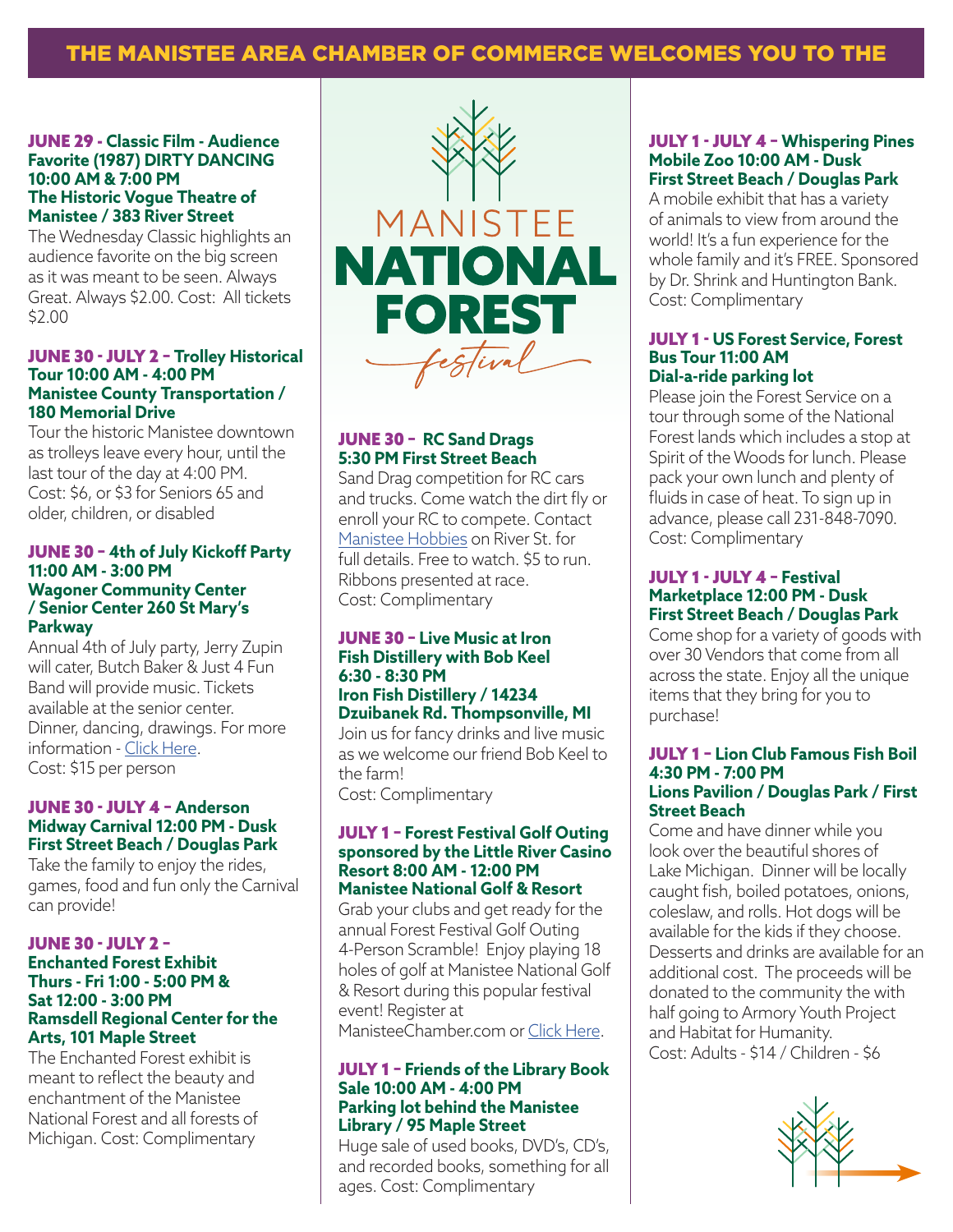## JULY 1 – **Canvas Painting Party 6:00 PM**

### **The Purple Paintbrush / 338 River St.**

Visit our studio to paint "Lighthouse at Sunset," to learn new skills and take home your masterpiece. \$35 per painter, reservations are required. Sign up through our Facebook event page or call/text 231-747-9430. Cost: \$35 per painter

### JULY 1 – **Summer Crush 6:00 PM - 9:00 PM Armory Youth Project / 555 First St.**

Middle School Dance - held outside on the side lawn at the Armory Youth Project. Cost: Complimentary

### JULY 1 – **Live Music at Iron Fish Distillery with Chris Sterr 6:30 PM - 8:30 PM Iron Fish Distillery / 14234 Dzuibanek Rd. Thompsonville, MI**

Join us for fancy drinks and live music as we welcome Chris Sterr to the farm! Cost: Complimentary

### JULY 1 – **Jaycees Beach Jam 7:00 PM - 11:00 PM First Street Beach**

Let's get together to celebrate summer with some good tunes performed by local musicians. BYOB (no glass bottles) and bring a chair for this free event! Cost: Complimentary

### JULY 2 – **Manistee Firecracker 5K Run/Walk + 1k Fun Run 8:00 AM (please arrive early) Manistee Middle/High School / 525 12th Street**

Come run/walk a 5K to support the Manistee Community Track. Trophies/ Plaques for overall winners and age group winners.

You can register on our Website: http://runmanistee.blogspot.com/ or here http://michianatiming.com/ registration/enter1.php?raceid=303. Click here for the Race Map. Cost: \$25 Pre-registration / \$30 Race Day



### JULY 2 – **Rosie Solberg Memorial Bake Sale 9:00 AM - 1:00 PM Corner of 5th Ave. & Hastings St. on the way to the World Of Arts & Crafts Show**

Enjoy an assortment of cookies, breads, and more from the bakers in the community. All proceeds go to Local Missions. Cost: Donations

### JULY 2 – **Friends of the Library Book Sale 9:00 AM - 3:00 PM Parking lot behind the Manistee Library, 95 Maple Street**

Huge sale of used books, DVD's, CD's, and recorded books, something for all ages. Cost: Complimentary

#### JULY 2 – **Funky Junk Market 9:00 AM - 3:00 PM Parking lot in front of Redeemed Furniture Art and Decor / 172 Memorial Drive**

We will be having a Funky Junk Market in our parking lot. Lots of creativity overload.... Cost: Complimentary

### JULY 2 - JULY 3 – **Manistee World of Arts and Crafts 9:00 AM - 5:00 PM Red Szymarek Park / Fifth Avenue**

Artists from all over the United States apply for the juried show to sell their wares. The show is held in the Red Szymarek Park on Fifth Avenue where people can stroll in comfort to view the booths, enjoy the excellent food and musical entertainment.

### JULY 2 – **Family Day hosted by The Tabernacle 10:00 AM - 2:00 PM Armory Youth Project Parking Lot**

Family day with family centered activities including a costume contest, scavenger hunt, community booths and family competition (potato sack race, tug of war, pie eating). Free lunch provided for kids up to age 16. Cost: Complimentary

#### JULY 2 - **25-cent Saturday Family Matinee 10:00 AM The Historic Vogue Theatre of Manistee / 383 River Street**

Fun for the whole family! \$1.00 kids popcorn & \$1.00 juice boxes. Cost: All tickets .25 Cents

### JULY 2 – **Meet Pete the Cat 11:00 AM - 12:30 PM Happy Owl Bookshop / 358 River St.**

Pete the Cat will be at the Happy Owl to celebrate Forest Festival. Stop by to visit! Cost: Complimentary

### JULY 2 – **Sidewalk Chalk Art Competition 11:00 AM - 5:00 PM RuddiBlush / 321 River Street**

Let your inner creator come out and decorate a 2x2' square of pavement for all to see. Chalk will be provided, plan ahead and bring any sketches that you need and a kneeling pad. Limited to the first 30 artists that come in that day. Judges will pick one winner at 4:45 PM. Cost: Complimentary

### JULY 2 – **Walk-in Ceramics Painting 11:00 AM - 6:00 PM The Purple Paintbrush / 338 River St.**

Walk in anytime throughout the day to enjoy a quiet atmosphere and ceramic painting. There hundreds of pieces to choose from!

#### JULY 2 – **Little Big Shots – Talent Show 1:00 PM - 3:00 PM Lion's Pavilion / First Street Beach**

This is a non-competitive talent show where children ages 3 - 16 can display their talents in whatever venue with full acceptance and appreciation from the audience.

To register, please email manisteelilbigshots@gmail.com or call 313-478-5347. Cost: Complimentary

## JULY 2 – **Live Music at Iron Fish Distillery with DJ Batz 3:00 - 6:00 PM Iron Fish Distillery / 14234**

**Dzuibanek Rd. Thompsonville, MI** Join us for craft cocktails and live music as we invite our friend DJ Batz to the farm! Cost: Complimentary